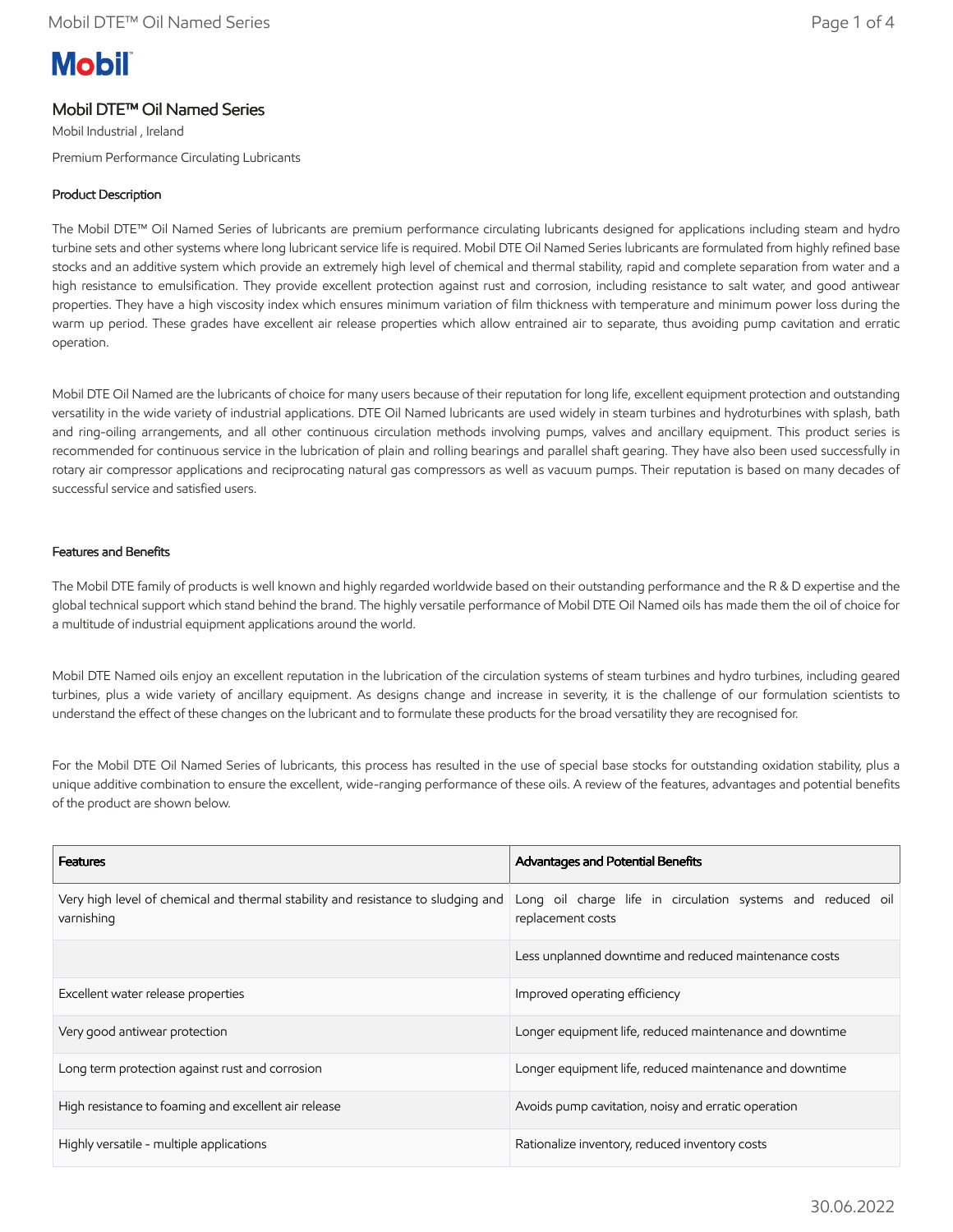## Applications

The Mobil DTE Oil Named Series of lubricants are premium performance circulating lubricants designed for applications where long lubricant service life is required. Specific applications include:

 • Land-based and marine steam turbine, hydro turbine and some gas turbine circulation systems, including pumps, valves and other ancillary equipment

- Continuous service in plain and roller bearings and parallel shaft gearing
- Turbines with oil supplied by splash, bath, ring oiling or other mechanical means
- Moderate severity hydraulic pumps
- Compressors and vacuum pumps handling air, natural gas, and inert gases, and with discharge temperatures not exceeding 150C

## Specifications and Approvals

| This product has the following approvals: | <b>MOBIL DTE LIGHT</b> | <b>MOBIL DTE MEDIUM</b> | <b>MOBIL DTE HEAVY MEDIUM</b> | <b>MOBIL DTE HEAVY</b> |
|-------------------------------------------|------------------------|-------------------------|-------------------------------|------------------------|
| ABB TURBO HZTL 90572                      |                        |                         |                               |                        |
| ABB TURBO HZTL 90617                      |                        |                         |                               |                        |

| This product is recommended for use in applications   MOBIL<br>requiring: | <b>LIGHT</b> | DTE   MOBIL<br>DTE<br><b>MEDIUM</b> | <b>MOBIL</b><br>DTE<br><b>MEDIUM</b> | DTE<br><b>HEAVY   MOBIL</b><br><b>HEAVY</b> |
|---------------------------------------------------------------------------|--------------|-------------------------------------|--------------------------------------|---------------------------------------------|
| <b>GE GEK 27070</b>                                                       | Х            |                                     |                                      |                                             |
| <b>GE GEK 28143A</b>                                                      | X            |                                     |                                      |                                             |
| <b>GE GEK 46506D</b>                                                      | Х            |                                     |                                      |                                             |

| This product meets or exceeds the requirements of: | <b>MOBIL DTE LIGHT</b> | <b>MOBIL DTE MEDIUM</b> | <b>MOBIL DTE HEAVY MEDIUM</b> | <b>MOBIL DTE HEAVY</b> |
|----------------------------------------------------|------------------------|-------------------------|-------------------------------|------------------------|
| DIN 51515-1:2010-02                                | X                      | X                       | X                             | X                      |
| DIN 51524-1:2006-09                                | ⋏                      |                         |                               |                        |
| GE Power GEK120498                                 | Х                      |                         |                               |                        |
| JIS K-2213 Type 2                                  | ∧                      |                         | ∧                             |                        |

### Properties and Specifications

| Property                                              | DTE  <br><b>MOBIL</b><br><b>LIGHT</b> | <b>MOBIL</b><br>DTE.<br><b>MEDIUM</b> | <b>DTE</b><br><b>MOBIL</b><br><b>HEAVY   MOBIL</b><br><b>MEDIUM</b> | <b>DTE</b><br><b>HEAVY</b> |
|-------------------------------------------------------|---------------------------------------|---------------------------------------|---------------------------------------------------------------------|----------------------------|
| Grade                                                 | <b>ISO 32</b>                         | <b>ISO 46</b>                         | <b>ISO 68</b>                                                       | <b>ISO 100</b>             |
| Air Release Time, 50 C, min, ASTM D3427               |                                       | 3                                     | 4                                                                   | 8                          |
| Copper Strip Corrosion, 3 h, 100 C, Rating, ASTM D130 | 1B                                    | 1B                                    | 1Β                                                                  | 1B                         |